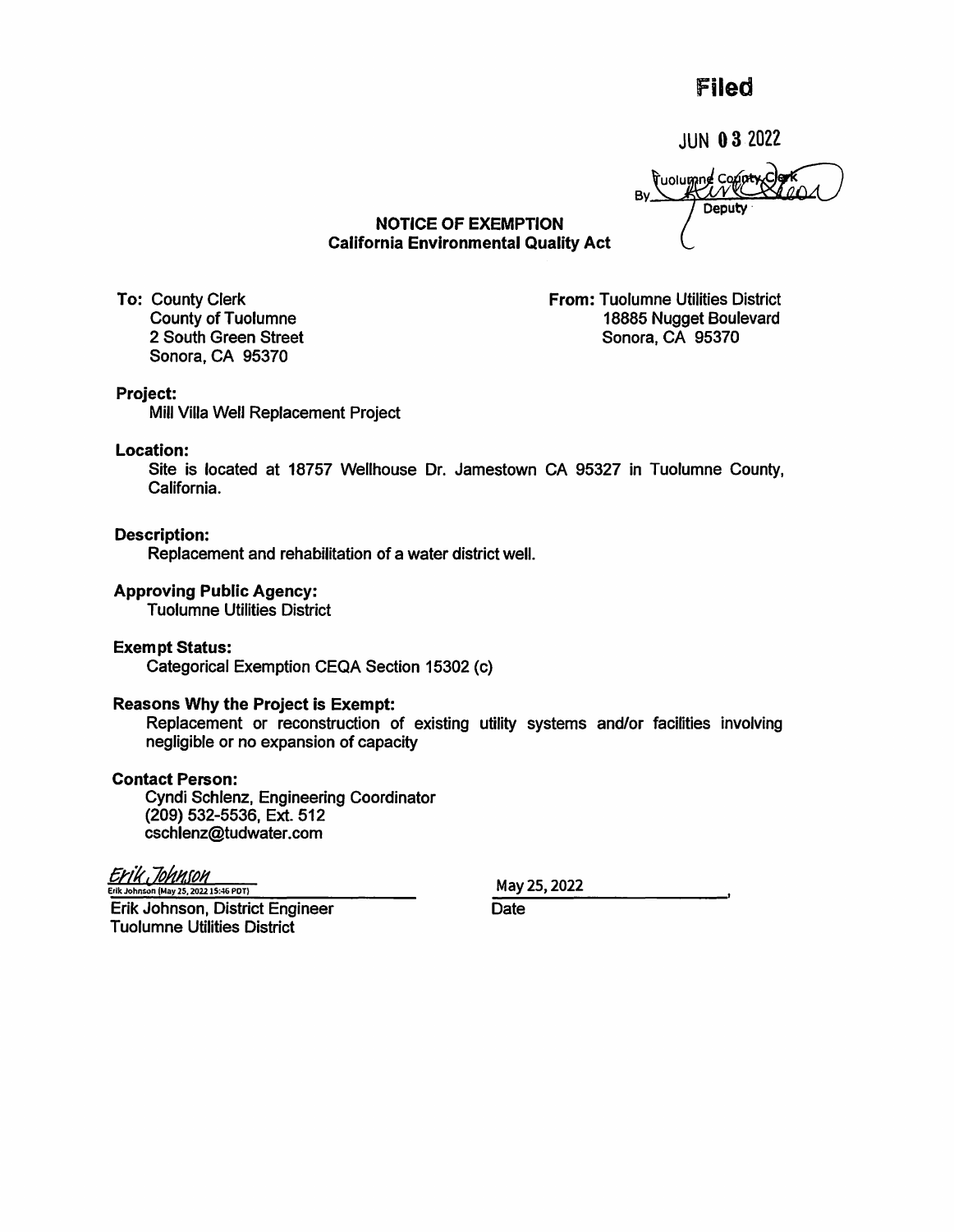State of California - Department of Fish and Wildlife **2022 ENVIRONMENTAL DOCUMENT FILING FEE CASH RECEIPT** 

DFW 753.5a (REV. 01/01/22) Previously DFG 753.5a

| Print | <b>StartOver</b> | <b>Save</b> |
|-------|------------------|-------------|
|       |                  |             |

RECEIPT NUMBER:

 $55 - 06/03/2022 - 032$ 

STATE CLEARINGHOUSE NUMBER (If applicable)

| <b>LEAD AGENCY</b>                  | <b>LEADAGENCY EMAIL</b> | DATE                    |
|-------------------------------------|-------------------------|-------------------------|
| <b>Tuolumne Utilitites District</b> |                         | 06/03/2022              |
| COUNTY/STATE AGENCY OF FILING       |                         | <b>IDOCUMENT NUMBER</b> |
| Tuolumne                            |                         |                         |

PROJECT TITLE

# Mill Villa Well Replacement Project

| PROJECT APPLICANT NAME                                                                                                                                                          | <b>PROJECT APPLICANT EMAIL</b>                 |                       |                     | <b>PHONE NUMBER</b> |                       |
|---------------------------------------------------------------------------------------------------------------------------------------------------------------------------------|------------------------------------------------|-----------------------|---------------------|---------------------|-----------------------|
| Tuolumne Utilities District                                                                                                                                                     |                                                |                       |                     | (209) 532-5536      |                       |
| PROJECT APPLICANT ADDRESS                                                                                                                                                       | <b>CITY</b>                                    | <b>STATE</b>          |                     | <b>ZIP CODE</b>     |                       |
| 18885 Nugget Boulevard                                                                                                                                                          | Sonora                                         | CA                    |                     | 95370               |                       |
| PROJECT APPLICANT (Check appropriate box)                                                                                                                                       |                                                |                       |                     |                     |                       |
| Local Public Agency<br><b>School District</b>                                                                                                                                   | √ Other Special District                       |                       | <b>State Agency</b> |                     | <b>Private Entity</b> |
| <b>CHECK APPLICABLE FEES:</b>                                                                                                                                                   |                                                |                       |                     |                     |                       |
| Environmental Impact Report (EIR)<br>ш                                                                                                                                          |                                                | \$3,539.25            |                     | $\sim$              | 0.00                  |
| Mitigated/Negative Declaration (MND)(ND)<br>□                                                                                                                                   |                                                | \$2,548.00            |                     | S                   | 0.00                  |
| Certified Regulatory Program (CRP) document - payment due directly to CDFW                                                                                                      |                                                | \$1,203.25            |                     |                     | 0.00                  |
| Exempt from fee<br>M<br>$\Box$ Notice of Exemption (attach)<br>CDFW No Effect Determination (attach)<br>$\Box$ Fee previously paid (attach previously issued cash receipt copy) |                                                |                       |                     |                     |                       |
| Water Right Application or Petition Fee (State Water Resources Control Board only)                                                                                              |                                                | \$850.00              | S                   |                     | 0.00                  |
| County documentary handling fee<br>$\mathsf{L}$                                                                                                                                 |                                                |                       | S                   |                     | 50.00                 |
| Other                                                                                                                                                                           |                                                |                       | S                   |                     |                       |
| <b>PAYMENT METHOD:</b>                                                                                                                                                          |                                                |                       |                     |                     |                       |
| $\Box$ Check<br>Other<br>Cash<br>☑ Credit<br>ш<br>П                                                                                                                             |                                                | <b>TOTAL RECEIVED</b> |                     |                     | 50.00                 |
| <b>SIGNATURE</b>                                                                                                                                                                | AGENCY OF FILING PRINTED NAME AND TITLE        |                       |                     |                     |                       |
| $(i\in \Lambda$                                                                                                                                                                 | Taryn Vanderpan, CDD Administrative Technician |                       |                     |                     |                       |
|                                                                                                                                                                                 |                                                |                       |                     |                     |                       |

 $\sqrt{2}$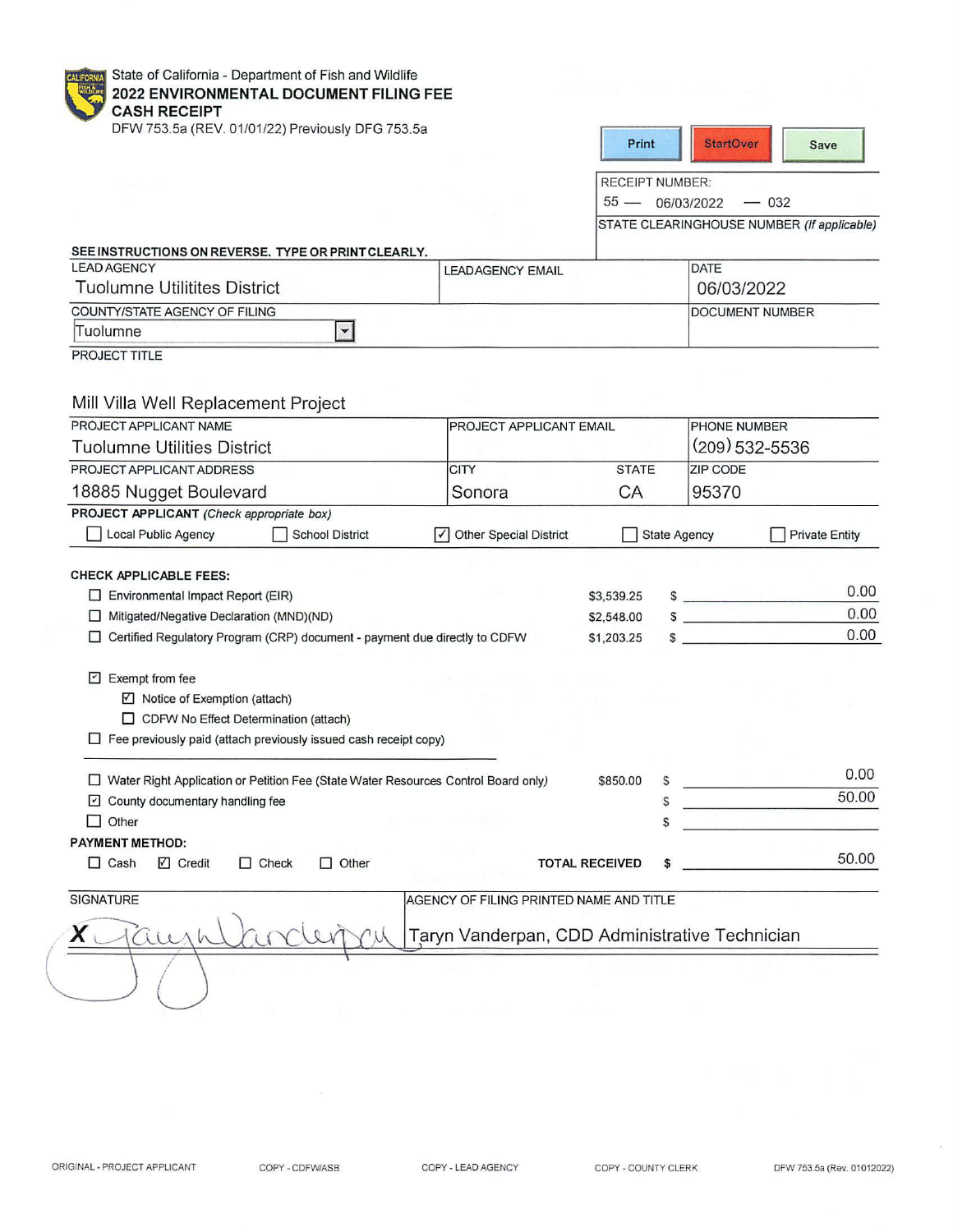

State of California - Department of Fish and Wildlife **2022 ENVIRONMENTAL DOCUMENT FILING FEE CASH RECEIPT** 

DFW 753.Sa (REV. 01/01/22) Previously DFG 753.Sa

#### **NOTICE**

Each project applicant shall remit to the county clerk the environmental filing fee before or at the time of filing a Notice of Determination (Pub. Resources Code, § 21152; Fish & G. Code, § 711.4, subdivision (d); Cal. Code Regs., tit. 14, § 753.5). Without the appropriate fee, statutory or categorical exemption, or a valid No Effect Determination issued by the California Department of Fish and Wildlife (CDFW), the Notice of Determination is not operative, vested, or final, and shall not be accepted by the county clerk.

# **COUNTY DOCUMENT ARY HANDLING** FEE

The county clerk may charge a documentary handling fee of fifty dollars (\$50) per filing in addition to the environmental filing fee (Fish & G. Code, § 711.4, subd. (e); Cal. Code Regs., tit. 14, § 753.5, subd. (g)(1)). A county board of supervisors shall have the authority to increase or decrease the fee or charge, that is otherwise authorized to be levied by another provision of law, in the amount reasonably necessary to recover the cost of providing any product or service or the cost of enforcing any regulation for which the fee or charge is levied (Gov. Code, § 54985, subd. (a)).

#### COLLECTION PROCEDURES FOR COUNTY GOVERNMENTS

#### Filing Notice of Determination (NOD):

- $\square$  Collect environmental filing fee or copy of previously issued cash receipt. (Do not collect fee if project applicant presents a No Effect Determination signed by CDFW An additional fee is required for each separate environmental document. An addendum is not considered a separate environmental document. Checks should be made payable to the county.)
- $\square$  Issue cash receipt to project applicant.<br> $\square$  Attach copy of cash receipt and, if appl
- □ Attach copy of cash receipt and, if applicable, previously issued cash receipt, to NOD.<br>□ Mail filing fees for CRP document to CDEW prior to filing the NOD or equivalent final
- Mail filing fees for CRP document to CDFW prior to filing the NOD or equivalent final approval (Cal. Code Regs. Tit. 14, § 753.5 (b)(5)). The CRP should request receipt from CDFW to show proof of payment for filing the NOD or equivalent approval. Please mail payment to address below made attention to the Cash Receipts Unit of the Accounting Services Branch.

If the project applicant presents a No Effect Determination signed by CDFW, also:<br> $\Box$  Attach No Effect Determination to NOD (no environmental filing fee is due)

Attach No Effect Determination to NOD (no environmental filing fee is due).

Filing Notice of Exemption (NOE) (Statutorily or categorically exempt project (Cal. Code Regs., tit. 14, §§ 15260-15285, 15300-15333))<br>
□ Issue cash receipt to project applicant.

- $\Box$  Issue cash receipt to project applicant.<br> $\Box$  Attach conv of cash receipt to NOE (no
- Attach copy of cash receipt to NOE (no environmental filing fee is due).

Within 30 days after the end of each month in which the environmental filing fees are collected, each county shall summarize and record the amount collected on the monthly State of California Form No. CA25 (TC31) and remit the amount collected to the State Treasurer. Identify the remittance on Form No. CA25 as "Environmental Document Filing Fees" per Fish and Game Code section 711.4.

#### The county clerk shall mail the following documents to CDFW on a monthly basis:

- $\checkmark$  A photocopy of the monthly State of California Form No. CA25 (TC31)
- $\checkmark$  CDFW/ASB copies of all cash receipts (including all voided receipts)
- A copy of all CDFW No Effect Determinations filed in lieu of fee payment
- A copy of all NODs filed with the county during the preceding month
- A list of the name, address and telephone number of all project applicants for which an NOD has been filed. If this information is contained on the cash receipt filed with CDFW under California Code of Regulations, title 14, section 753.5, subdivision (e)(6), no additional information is required.

#### **DOCUMENT RETENTION**

The county shall retain two copies of the cash receipt (for lead agency and county clerk) and a copy of all documents described above for at least 12 months.

#### RECEIPT **NUMBER**

# The first two digits automatically populate by making the appropriate selection in the County/State Agency of Filing drop down menu.<br># The next eight digits automatically populate when a date is entered.

# The next eight digits automatically populate when a date is entered.<br># The last three digits correspond with the sequential order of issuance

The last three digits correspond with the sequential order of issuance for each calendar year. For example, the first receipt number issued on January 1 should end in 001. If a county issued 252 receipts for the year ending on December 31, the last receipt number should end in 252. CDFW recommends that counties and state agencies 1) save a local copy of this form, and 2) track receipt numbers on a spreadsheet tabbed by month to ensure accuracy.

#### DO NOT COMBINE THE ENVIRONMENTAL FEES WITH THE STATE SHARE OF FISH AND WILDLIFE FEES.

**Mail** to: California Department of Fish and Wildlife Accounting Services Branch P.O. Box 944209 Sacramento, California 94244-2090